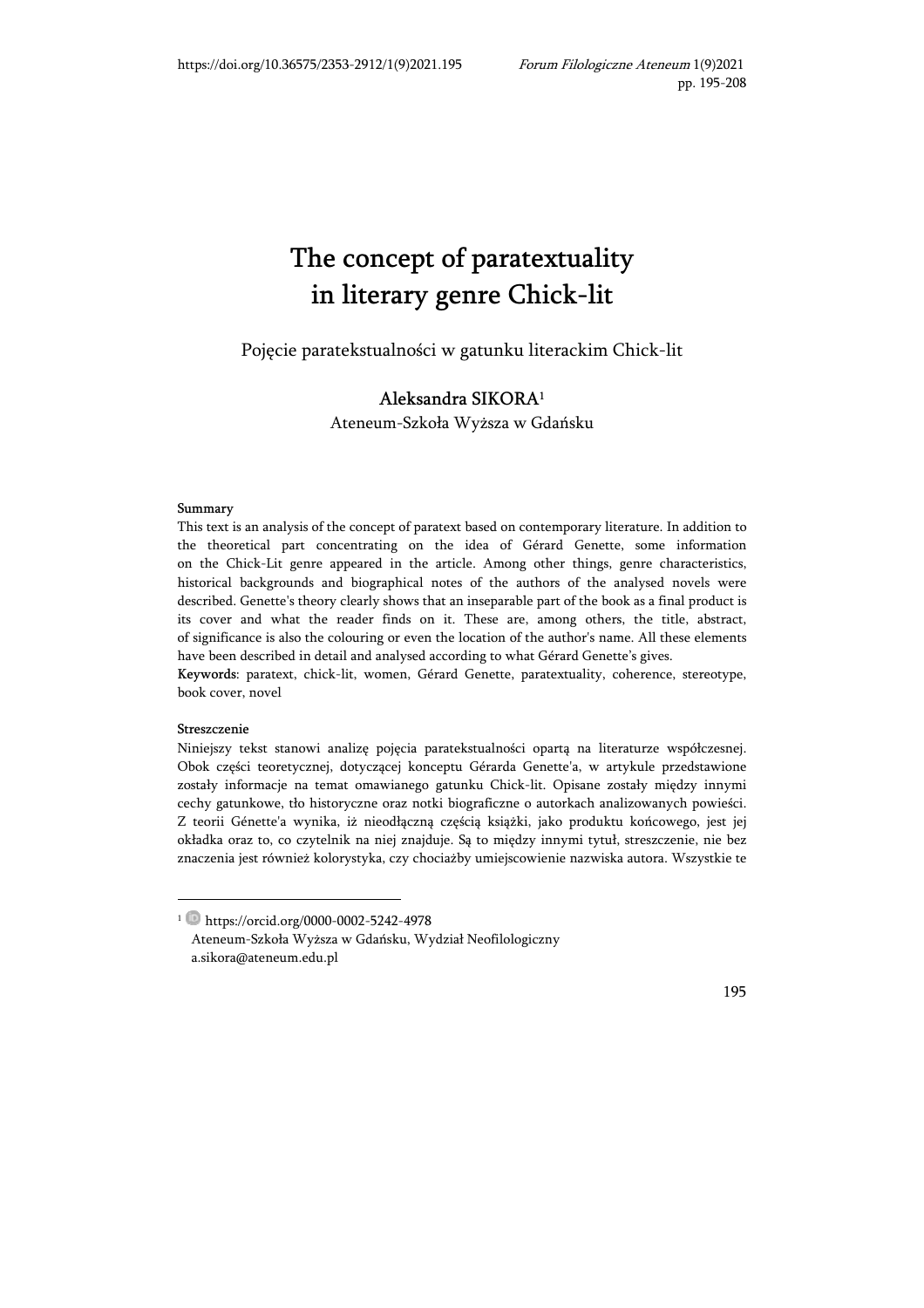elementy zostały szczegółowo opisane i poddane analizie zgodnie z założeniami koncepcji Gérarda Genette'a.

Słowa kluczowe: paratekst, chick-lit, kobiety, Gerard Genette, paratekstualność, spójność, stereotyp, okładka książki, powieść

# 1. Introduction

Bridget Jones, Andrea Sachs, Louisa Clark, Holly, Allie or Rosie, all mentioned earlier, are very famous, both in their times and ages later. The listed women are not recognisable for any prizes; they are a group of typical women from the neighbourhood. Starting from the first book of Chick-lit, many subsequent novels become bestsellers on a global scale and create an excellent base for the scripts for cinema hits or musicals, with their authors receiving numerous awards.

As for a reasonably young genre, present in the publishing world less than twenty-five years, it has won readers' hearts. An unquestionable means of achieving success on such a scale was identifying the target group precisely; Helen Fielding has not built a perfect literary world with even more perfect heroes. She dared the idea that her heroine was not an ideal blonde in size thirty-four, whose only dream is to catch a rich husband.

This article is a short analysis of the content and its coherence to the cover of the particular novel. Nowadays, the recipient of the book firstly checks the outside of the product, later, if it interests him, decides to take a look at the inside. The same story is in the literary world. According to the concept of paratextuality by Gérard Genette, I will try to present the strong connection between the cover and the content of the two books from the literary genre, Chick-lit.

# 2. A general overview of a new woman's fiction, Chick-lit

Stories written by women, about women, for women to read; this is the shortest and the basic definition of a Chick-lit published by Cambridge Dictionary. The above description contains one main component of the mentioned literary genre: a woman, an author, the Independent's created Bridget and published in character, and a reader. Comparing Chick-lit to the Novel of Manners is a widespread phenomenon. It is not shocking because the author of famous Bridget Jones's Diary, which is recognised as the first book of the new literary genre of Chick lit, admits that Jane Austen's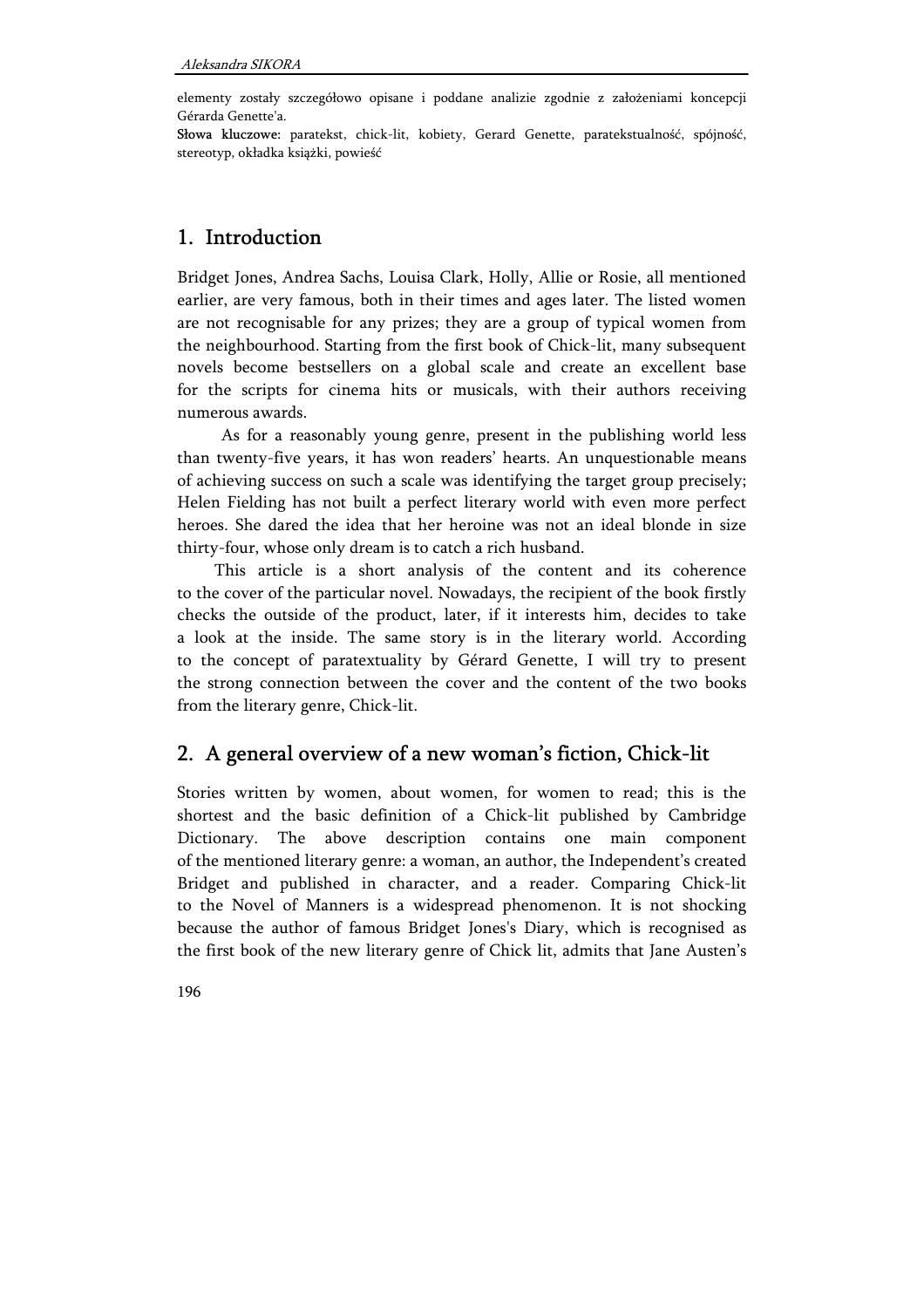plots inspired her, and a few of them are used in the story about Bridget; however, the main difference is the time of these two bestsellers. Bridget's life spans the end of the 20th century, whereas the world of Elizabeth is presented two centuries earlier, in the late 18th century.

The term Chick list was used by novelist Cris Mazza and her co-editor Jeffrey DeShell in Chick-Lit: Postfeminist Fiction (1995) and Chick-Lit: No Chick Vics (1996) for the very first time. She explained that it was for ironic reasons, and surprisingly the term became an official brand name. In Mazza's subsequent work Who's Laughing Now?: A Short History of Chick-Lit and the Perversion of a Genre, she analyses how the term Chick lit works and compares and explains differences between this name used by the publishing industry and by herself as a mock word.

Following the first use of the name, Chick-lit many definitions appeared very quickly, not only in the famous article Chick lit 101 but also in popular magazines. According to literary critics, Chick lit may be treated as a form of women's fiction based on the subject matter, character, audience, and narrative style. Simply, the chick-lit protagonist is a woman in her twenties or thirties who navigates her generation's challenges of life and work balance, which is the satisfaction of her career and personal relationship (Cabot). Unfortunately, it failed to avoid associations with Chick lit to the modern romance stories popularised by Harlequin in the United States and Millis and Boon in the United Kingdom. In the essay Tradition and Displacement in the New Novel of Manners, Stephanie Harzewski support Chick lit and explained that this new genre presents a more realistic picture of a single woman's life. Relating to chicklit.us reviews, this modern woman's fiction reflects the everyday life of working young women and men; what is more, reach out to readers "who want to see their own lives in all the messy detail, reflected in fiction today". The protagonist of chick lit is typically slightly flawed than perfect, who evokes empathy from the reader and easy identification with the main character. Another popular feature is an incredible sense of humour and easiness of laughing at herself and the current situation in her life, which is not as positive as she wants to be. Thanks to this, readers consider that they are imperfect, too. It is not the end of the world. To follow chicklit.us, "the heroine of these books can be rude, shallow, overly compulsive, neurotic, insecure, bold, ambitious, witty or surprisingly all of the above – but we love them anyway!". Relating to some literary critics' opinions, this genre generally rejects investment in fashion and cocktails and forces the reader to reflect on consumer culture. Jennifer Weiner, an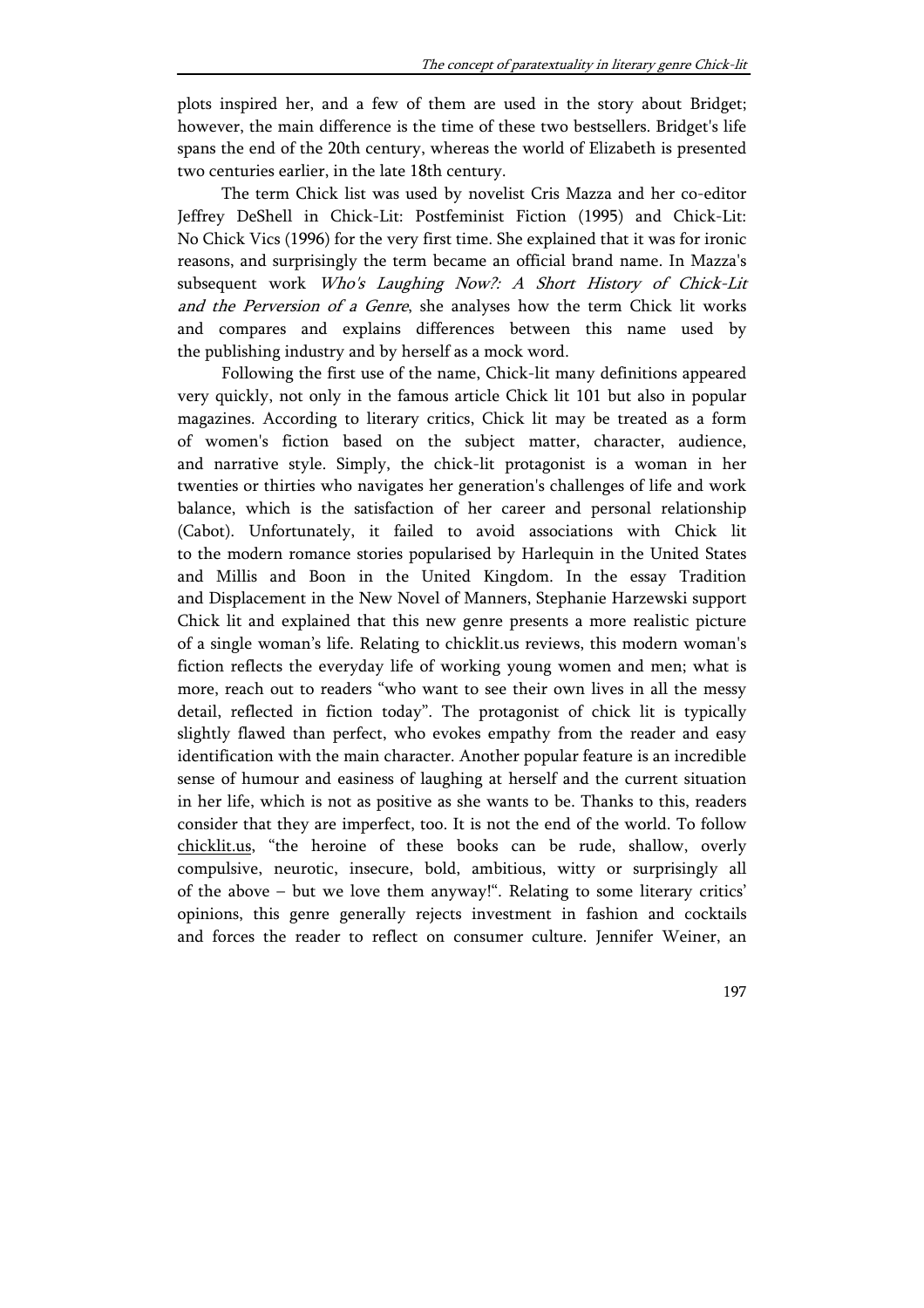American writer, explains why Chick lit has become the so-called commercial tsunami: I think that for a long time what women were getting were sort of the Jackie Collins, Judith Krantz kind of books – sex and shopping, glitz and glamour, heroines that were fun to read about, but just felt nothing like where you were in your life.

It is not surprising that many new woman's fiction authors based their stories on their own experiences; for example, as already mentioned by Jennifer Weiner in her first novel, Good in Bed, she used clues of a painful breakup she had experienced. Also, Plum Sykes or Lauren Weisberger used their experiences from private lives as an inspiration for the plot and characters in their books. Thanks to this literary device, readers are impression that the book they read is not fiction and very often identify the protagonist lives with the writer. Responsible for this identification is the narrative style that is applied in chick lit books. Opposite to traditional chivalric novels, chick-lit authors use first-person narration and adapt everyday language with a keen sense of humour and sharp jokes. This way of presenting the protagonist's struggles with her work, relationships, feelings, and sharing her secrets make an impression of a casual daily conversation between the book's main character and the reader.

As mentioned above, chick-lit is not an entirely original literary genre. It is somewhat a refreshed continuation of 18th-century romantic stories or utilisation of a well-known literary pattern. However, it is also compared and linked to Harlequin stories or the traditional superficial romance. In the first official critique of the romances formula, Germaine Greer wrote that it is possible to define it as "trash and mush". The completely ineffective protagonist tries to build her career path from the beginning and unsuccessfully strike a balance in her love life. Greer also claimed that the heroine is trapped in her chains, her beliefs of the romantic love myth or a prince on a white horse who will protect her from the whole world. Some critics, such as Grescoe, repute that Chick-lit akin to Harlequin always ends with inconceivable happiness of two main characters, which might build the impression that both literary genres, typical romance and Harlequin, are the same.

Notwithstanding, one only needs to look at such authors as Lisa Cach, Melissa Sante or today's Jojo Moyes to ascertain that a happy ending is not always linked with being together for the rest of life. Chick-lit rejects a traditional vision of relationships and the role of women in society; the protagonist's union with Mr Right is not only a requisite, but it also evolves through different steps. Similarly, equal attention is given to the protagonist's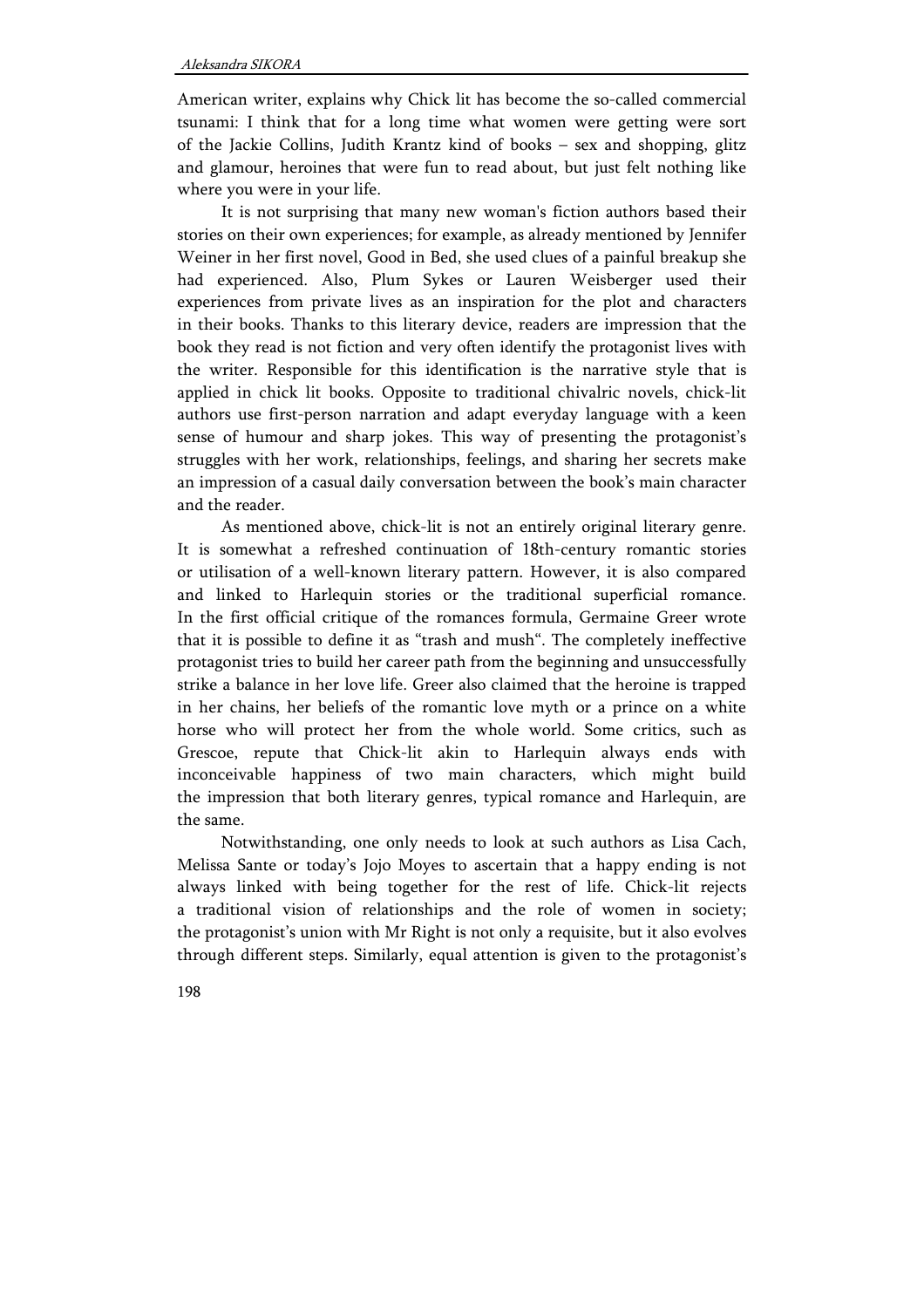self-definition, striking a balance between social and work life; the genre responds to the upheavals in dating and, what is more, places the heroine in the new postfeminist reality. Previous fights for women's rights, such as equal pay for equal work, changed into the dilemma of choosing because there are too many opportunities, as Carrie Bradshaw illustrates in the famous Sex and the City novel. Opposite to the traditional love story, chick-lit stands upon the protagonist and two men trying to solicit her attention, and she is the only one who decides which one is Mr Right.

# 3. Famous Chick-lit authors

Helen Fielding is an English author and screenwriter, recognised mostly by her trilogy about Bridget Jones, for which she won The British Book of The Year award. She graduated from Wakefield Girls High School, and after that, she studied English at St Anne's College, Oxford. Fielding's career path began in 1979 on the BBC; when she worked as a regional researcher for the news magazine Nationwide, she upgraded to be a production manager of children and light entertainment shows. 1989 gave Helen a job as a researcher for the series When Hunger is a Weapon for Thames TV, about the rebel war in Southern Sudan, which builds the base for her first novel, satire Cause Celeb, 1994. In 1990-1999, she worked for a few national newspapers, The Sunday Times, The Telegraph and The Independent, as a journalist and columnist. The Independent's last title turned out an important one and enabled her to become a writer and gain popularity in the literary industry as Bridget Jones's Diary. Helen Fielding gets the offer from the publisher to write a column about her life in London as a single working woman. However, she rejects this offer because she would not publicly show her private life; she created Bridget and published anonymously. With time, the column gained popularity, and Helen Fielding agreed to write a book about Bridget. The book became a worldwide bestseller and came with two more parts, Bridget Jones: The Edge of Reason and Bridget Jones: Mad About The Boy, and three screenings of Bridget's story, with Rene Zellweger and Colin Firth as the main characters. Together with popularity, Helen faced speculation about her private life and comparison to famous *Pride and Prejudice* because of a similar stylistic formula: intertextuality. Many reviews and even fans of Bridget and Helen claim that she based *Bridget Jones: Mad About The Boy* on her own experience of being a widow and a single mother of two children. In 2009 she published a short-story collection called Ox-tales.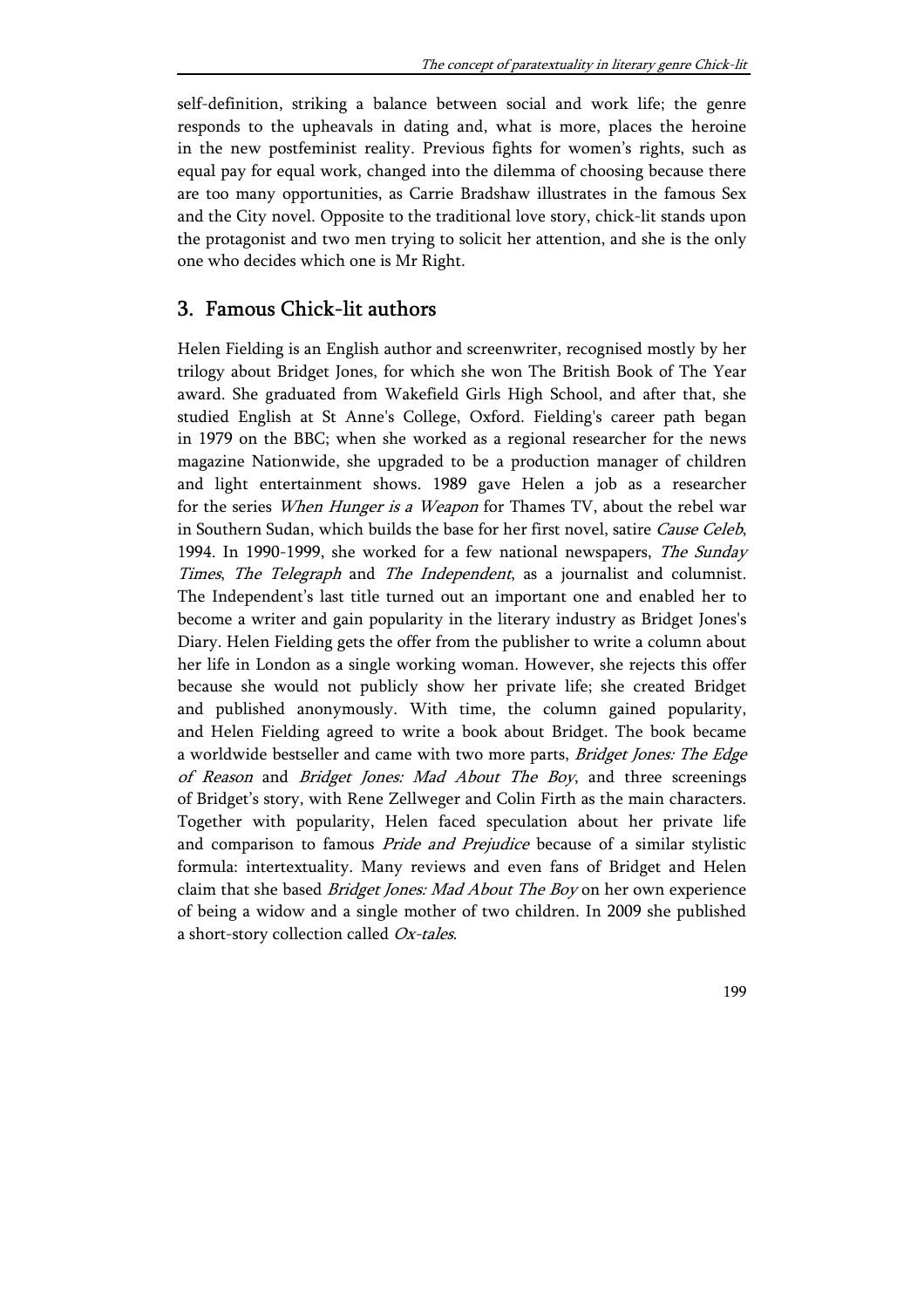The second famous Chick-lit writer is Lauren Weisberger, an American novelist well known for her first book, The Devil Wears Prada. She graduated from Parkland High School in 1995, where she was involved in different activities, for example, intramural sports, competitive sports, special projects and several organisations. In 1999 she graduated from Cornell University in Ithaca, New York when her major was English. After studies, Lauren travelled through Europe, Israel, Egypt, Jordan, Thailand, India, Nepal and Hong Kong. After returning to America, she moved to Manhattan and started to work as an assistant of Anna Wintour, editor-in-chief of Vogue. Weisberger worked for American Vogue for ten months; then, she left Vogue with feature editor Richard Story. The next stop for Weisberger and Story was Departures Magazine; after writing a 100-word review, she became an assistant editor; in 2004, she published an article in *Playboy* magazine. When Lauren demonstrated her interest in writing, Richard Story recommended her to his friend Charles Salzberg, an American novelist, journalist and teacher. Weisberger started describing her time in Vogue, writing 15 pages every couple of weeks and completed her first book; after that, she showed her first novel to agents and sold it within two weeks. The Devil Wears Prada was published in 2003 and was on the New York Times Best Seller List, and three years later, a movie based on the novel of the same title turned out to be one of the topgrossing films of summer 2006. Both the book and the movie received many good reviews, for fiction as well written Chick lit genre and video for the screenplay and excellent cast; in one scene, spectators may see Lauren as a nanny of Miranda's twins. Other literary positions written by Weisberger is Everyone Worth Knowing (2005), Chasing Harry Winston (2008), Last Night at Chateau Marmont (2010), a sequel of The Devil…, Revenge Wears Prada (2013), *The Singles Game* (2016) and the second sequel of *The Devil When Life* Gives You Lululemons (2018).

# 4. Welcome to Bridget

The novel is a diary of a thirty-year-old single woman, a Londoner who works for a publishing house; she has a degree in English from the University of Bangor. Bridget Jones, the protagonist, starts a new year with a hangover, single and with many new year's resolutions: for example, finding true love and losing weight. Every day she sumps up smoking several cigarettes, drinking alcohol and a batch of eaten calories. From time to time, Bridget also summarises her dates, jobs or even phone calls and messages on voicemail. The author, who Bridget portrays, describes chronically not only events in her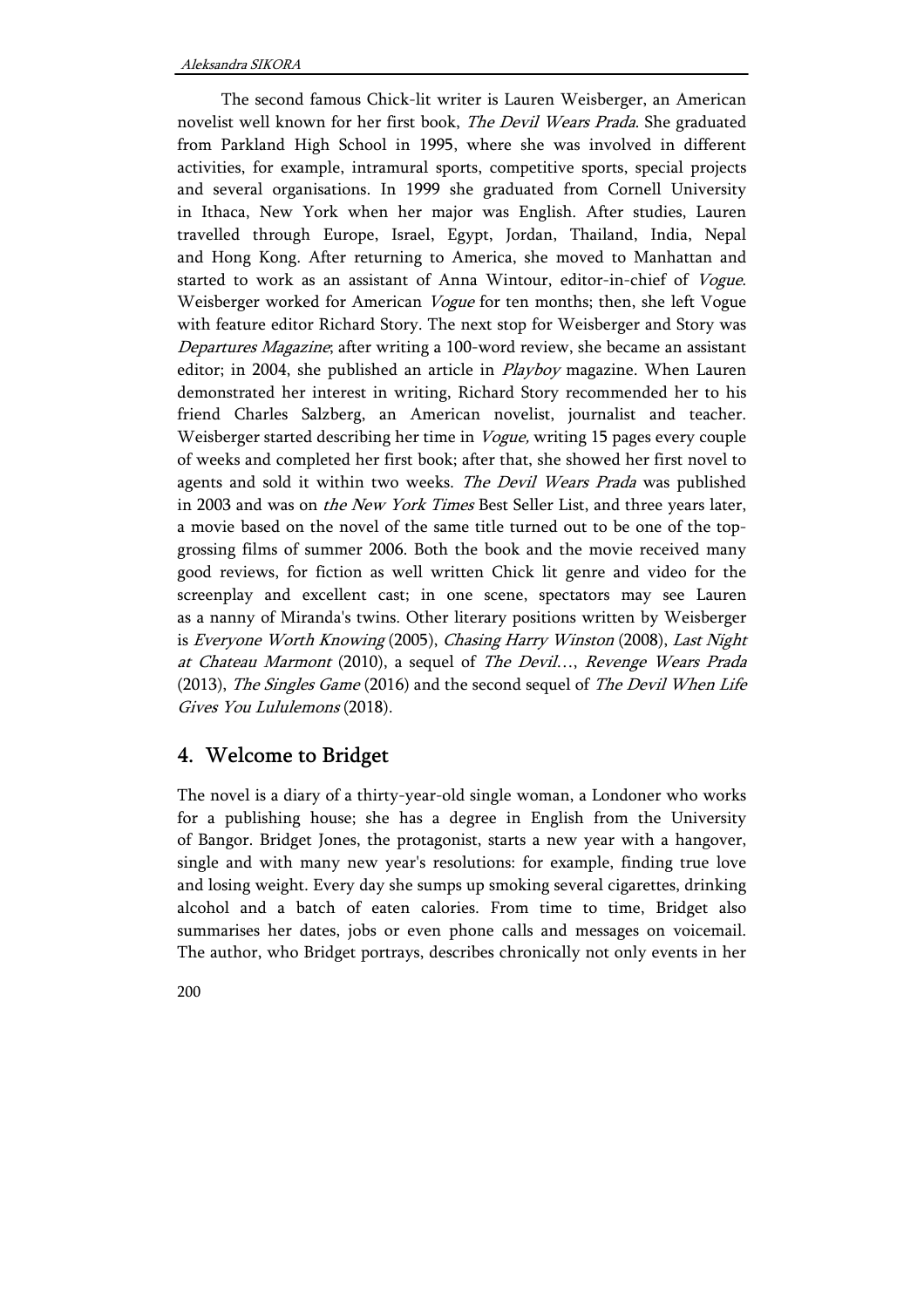life but also her feelings and struggles; the reader accompanies Bridget in happiness and sadness throughout the whole year. The first meeting with Bridget is at traditional Una and Geoffrey Alconbury's New Year's Day turkey curry buffet. Firstly, Mark's and Bridget's parents suggest getting closer to each other; however, their first impression was completely different and brought an opposite reaction.

As a consequence of her unpleasant experiences, the protagonist decides to change her entire life and fight for her dreams. Bridget, after many interviews, gets a job in Good Morning Britain, a morning TV lifestyle program. Her premiere live broadcast unfortunately fails, and she must prove herself to maintain her position, and ultimately, Mark comes to the rescue. The attorney gives Bridget an exclusive interview about a controversial case that he leads. Thanks to it, the reporter is seen in a new perspective, both by her colleagues and the boss. Beyond doubt, another consequence of this situation is the transition between Bridget and Mark; they change the way they think about each other and consider their acquaintanceship in categories of a future relationship. When relations between those two are getting warmer, Daniel Cleaver returns to Bridget's life. Jones is confused about the feelings that she has for Mark and her attitude to Daniel. For the second time, because of Cleaver, Bridget decides to look for romantic love and focus on her friendship and relationship with her parents. In the meantime, Mark chooses to have a last-chance talk with Bridget, and she ends the year with one new job, one boyfriend and still drinking alcohol and smoking, but enormously happy.

# 5. The protagonist of Chick-lit in the 21st Century

Another book in the Chick-lit genre is The Devil Wears Prada by Lauren Weisberger, published at the beginning of the 21st century. The reader meets the main character at a somewhat strategic moment in her life, so as a recent graduate of the University of Brown in Providence, she must decide her adult life. Andrea, the heroine, decides to move to New York because, as she claims, this is the only place where she can fulfil her dream of being a journalist at The New Yorker. After arriving in the city, she submits her CV in all possible areas, believing that she will be a step closer to her dream job if she catches an engagement in any title. Surprisingly, she gets a response from Runway, a fashion magazine, offering the position of editor-in-chief assistant. Sachs is an intellectual who ignores external appearance and adheres to the principle that the look does not constitute grounds for judging someone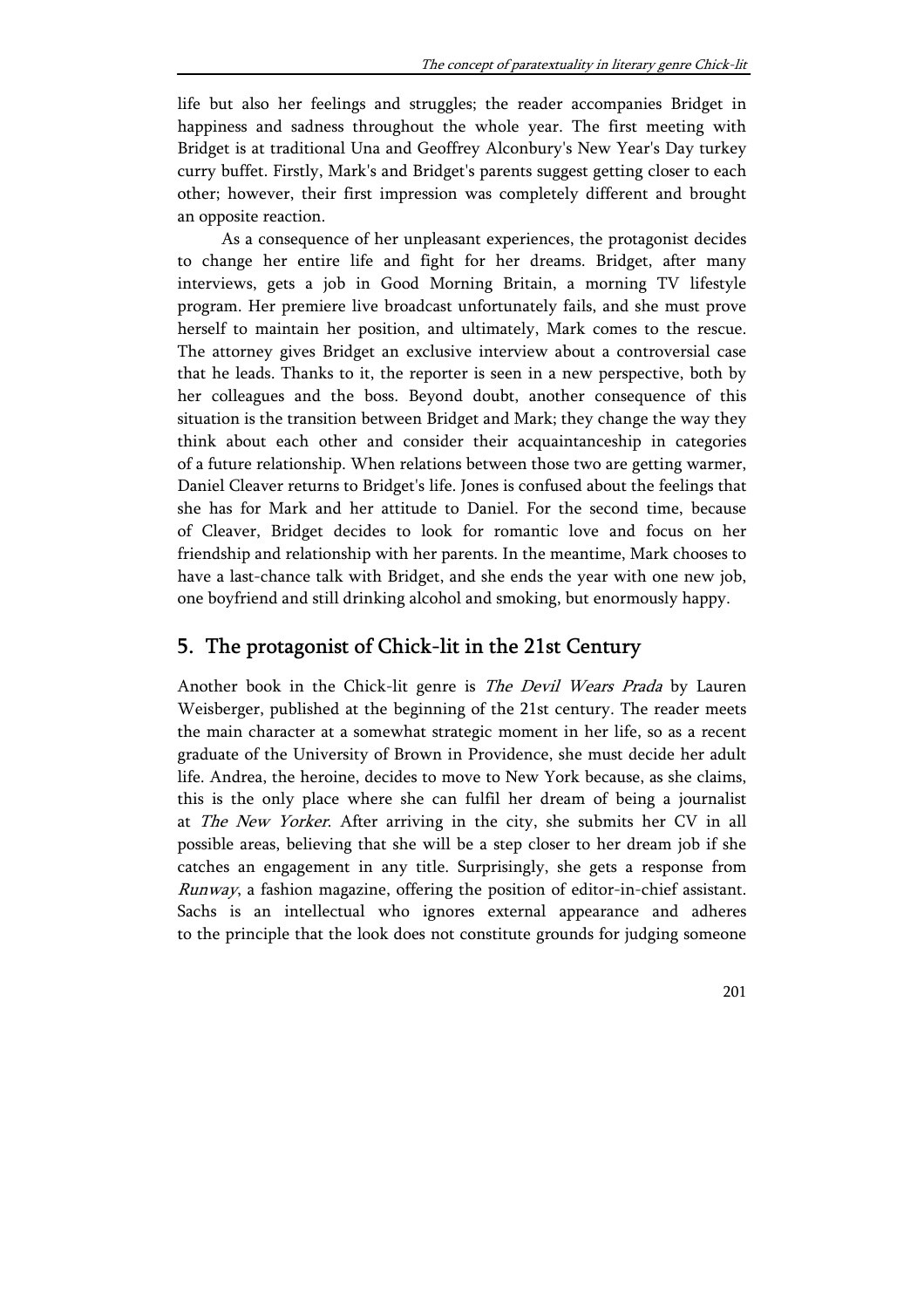but a closer acquaintance. The first day at work already becomes a challenge for Andrea as she tries to be true to her beliefs, but the longer she works at Runway, the more convinced she becomes that at this company, first and foremost, the principle that they see is what they write you.

Furthermore, Nigel, the creative director at the magazine, comes to help and shows Andy that the world of fashion and beauty can be fascinating. The right look changes not only the attitude of others but also the person's wellbeing as he perceives himself. Andrea notices the change straightaway after the image change; colleagues from the office begin to catch her, and the boss almost tolerates her. The world in which Andrea finds herself begins to impress her; well-known names, big parties, tinsel, glamour, and all that at the expense of her relationships with her boyfriend and friends.

The conflict between Andrea and Alex increases, they pass each other; Andrea is more and more absorbed in *Runway* and Miranda's matters, while Alex is abandoned with his work at school and homegrown problems. Andrea feels more and more misunderstood and lonely, making her even more devoted to working for Miranda and Runway. At one of the parties, she meets a handsome young writer, Christian Collinsworth. It turns out that Andrea regularly reads his reports, which impress her incredibly. Christian is fascinated by the Priestly'sung, attractive assistant and, to get into her favours, he proposes introducing her to several influential people from the press world. The girl is stunned by the handsome writer, who offered help in starting a journalistic career. Getting to know Christian makes Andrea believe even more complex that the hard and full of sacrifice work at *Runway* so far has made sense because she just took her first step on the road to her dreams. However, one day Sachs discovers that Christian is involved in a case related to Miranda's dismissal from Runway, which forever damages their further acquaintance, at least on her part. Andy tries to discuss the situation with the boss at all costs, but it turns out that she already knows everything and has made efforts to keep Runway's top post. Afterwards, Andy feels as if she has woken up from a dream; she realises she did not want such a life. Sachs decides to quit instantly; she believes it is not too late to rebuild her old life.

# 6. Explanation of the paratext theory by Gérard Genette

The final version of the book, which is the product people see on the shelves in bookstores, is the final result of the work of many people with many individual elements put together. In the literary world, each of these components has its name and appears at a certain point during the book's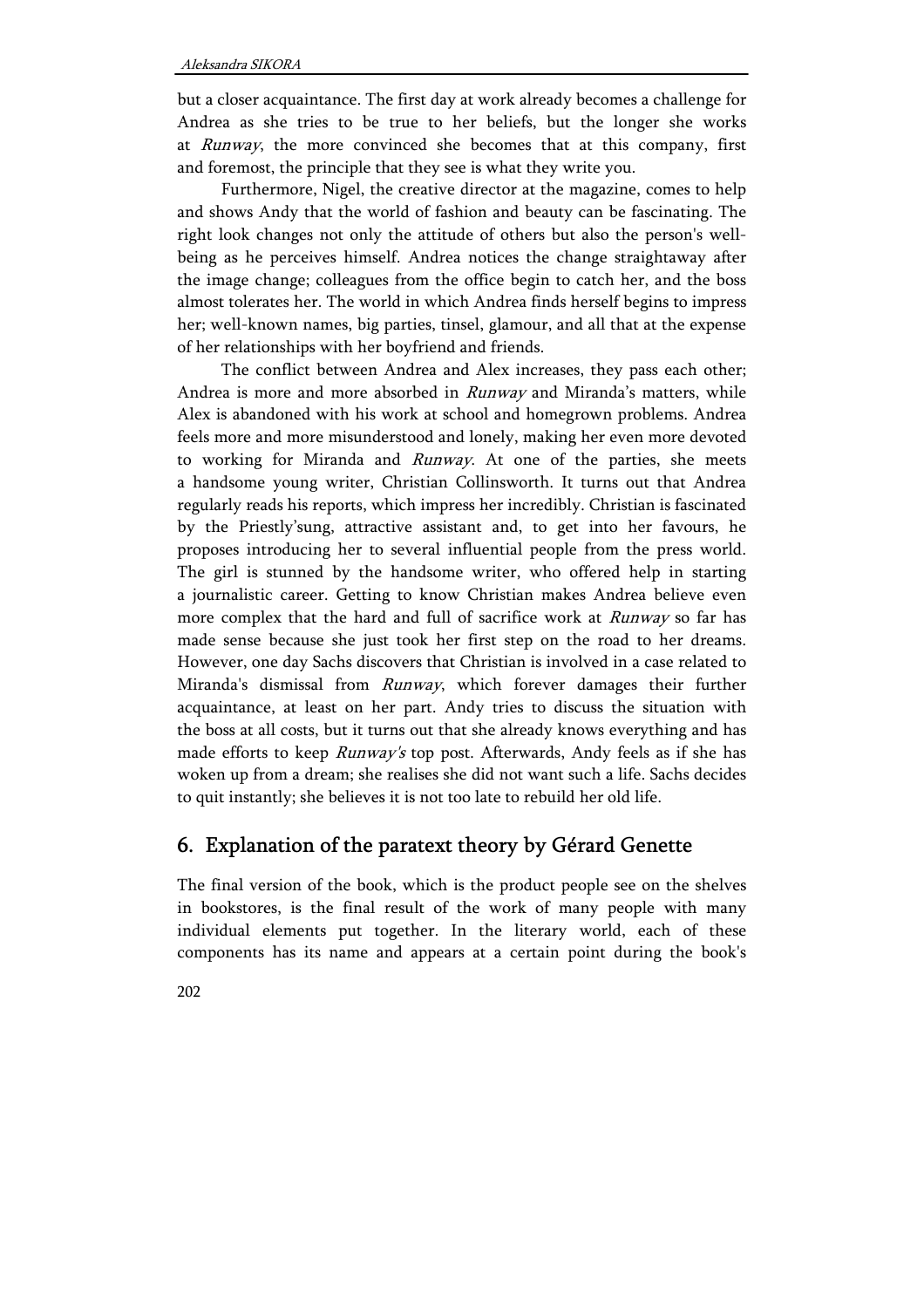creation process. The content, i.e. the threads described in the novel, is the proper text. In contrast, all other components, such as titles, subtitles, subheadings, preface, afterword, introductions, notes from the publisher, margin notes, epigraphs, illustrations, advertising inserts, notes on the dust jacket or band and all additional signals, the pen of the author or other people, forming a (variable) wrapper, as well as texts that are a commentary to it (reviews, discussions, notes in publishing catalogues, folders, etc.) are referred to as paratext. Gerard Genette proposed this term to describe all of the above elements around the aforementioned proper text. Often, the paratext makes the text a book and, as a book, goes to the reader or, more generally, to the audience.

Paratextuality appeared for the first time in Genette's work from 1979 Introduction a l'architexte to describe the relationships between one text and earlier texts, with the author referring to imitations and transformations, i.e. intertextual derivations such as pastiche or parody, as a result of which paratext was to appear. A few years later, Genette defined the above phenomena as hypertextual relations (Genette, 1982) while reserving paratextuality for transtextual references between the actual text and the accompanying elements. Finally, Genette devoted a separate publication to paratexts in which he described their features and functions (Genette, 1987).

Paratext consists of various groups of practices and discourses whose common interests or convergence of effects are more important than the fundamental variety of their aspects. According to Genette, paratext is borderline (Genette, 1987). The nature of the concept is reflected by the prefix para-, which contains its antithesis while denoting closeness and distance, similarity and difference. It allows placing the paratext on both sides of the boundary line, representing the internal and external space of the text. The text thus constitutes the transaction space between the reader and nontext: a free space for the pragmatic dimensions of the work. In this way, Genette draws attention to the illocutionary power of paratext. A paratextual statement can inform about something, reveal intentions, and interpret the text. The author may promise something in it and commit to something; they may defend themself and their work against something, allow it, advise, order and even threaten. From the perspective of paratext's illocutionary force, its functional aspect grows, which Genette considers key, while paratextuality is also defined as a category in its universal way. According to Genette, text without paratext does not exist (and never existed) because any way of giving the reader a form of communication (even oral or graphic) gives paratextual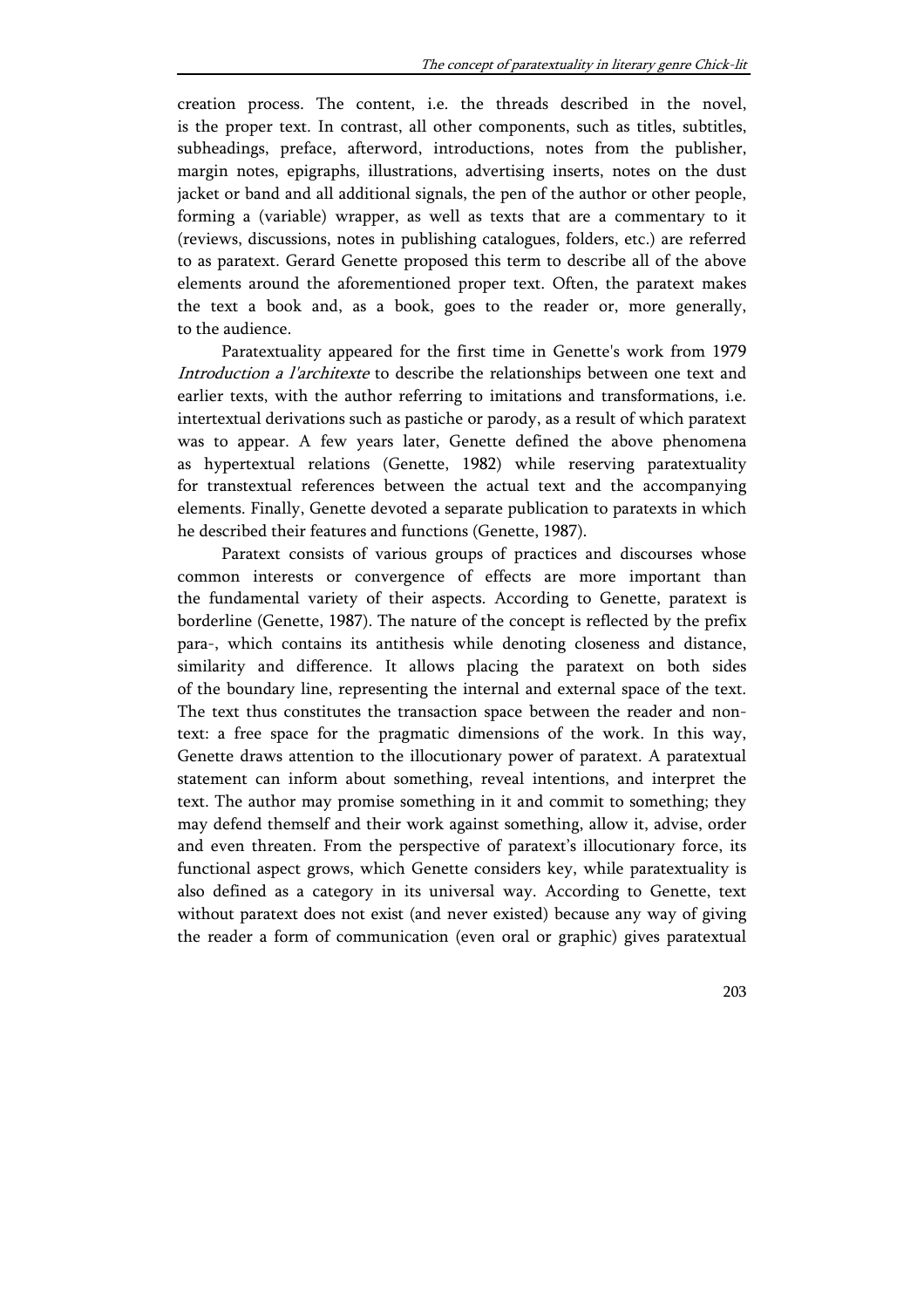effects (presents the work to the audience). Paratext cannot, however, exist without the text to which it refers and which is its purpose (even if the text was not materially available and appeared only in the form of a title or reference; examples may include references to ancient, unsaved texts or the use of literary trick of writing about a non-existent book).

Genette defines several statuses of paratextual elements that allow formulating the main criteria for their classification. For example, the spatial quality allows to distinguish categories of paratexts by their location; temporal status - due to the moment the paratext was issued; substantive status – due to the way information is provided in the para-text. In turn, the pragmatic quality of a paratext is defined by the features of the communication situation in which it has appeared: the nature of the sender and addressee, the level of sender's authority and their responsibility for this paratext.

As the basis of the typology of paratexts, Genette adopted the sender's criterion (author and editor) and the criterion of their spatial location (including the text or independently). In addition to his fundamental division, more functional classifications also appeared. An interesting typology of paratexts in the works of superiors was formulated by Urpo Kovala (Kovala, 1996). He divided the paratexts in translations into the following categories: modest paratexts – containing only the necessary elements; commercial paratexts – related to advertising other items of a given publishing house; informative paratexts – describing the work and placing them in a specific context, illustrative paratexts – illustrations on the first and last page of the cover. Unfortunately, Kovala's categorisation does not fit easily into Genette's systematic division of paratexts.

Paratext theory formulated by Gérard Genette found its continuation in many literary scholars who have enriched the subject matter by further contexts. The seminar's first followers were his seminarians, including Yasusuke Oura, Jean-Marie Schaeffer, Randa Sabry and Wolfgang Leiner, whose compact work can be found in the monothematic volume Poetique of 1987 (No. 69). Marie Maclean wrote from the perspective of speech acts that the author of the paratext informs, persuades, advises, admonishes the reader, even disposes of them (Maclean, 1991). The function of paratexts and the author-text relationship (instead of the author-reader relationship) was also considered, which, according to researchers, determines paratexts (Chambers, 1988). Leiner, mentioned above, wrote about the functions of preface in literary works and the relation of the paratext to the recipient (Leiner, 1990). On the other hand, Lane's work developed the paratext issue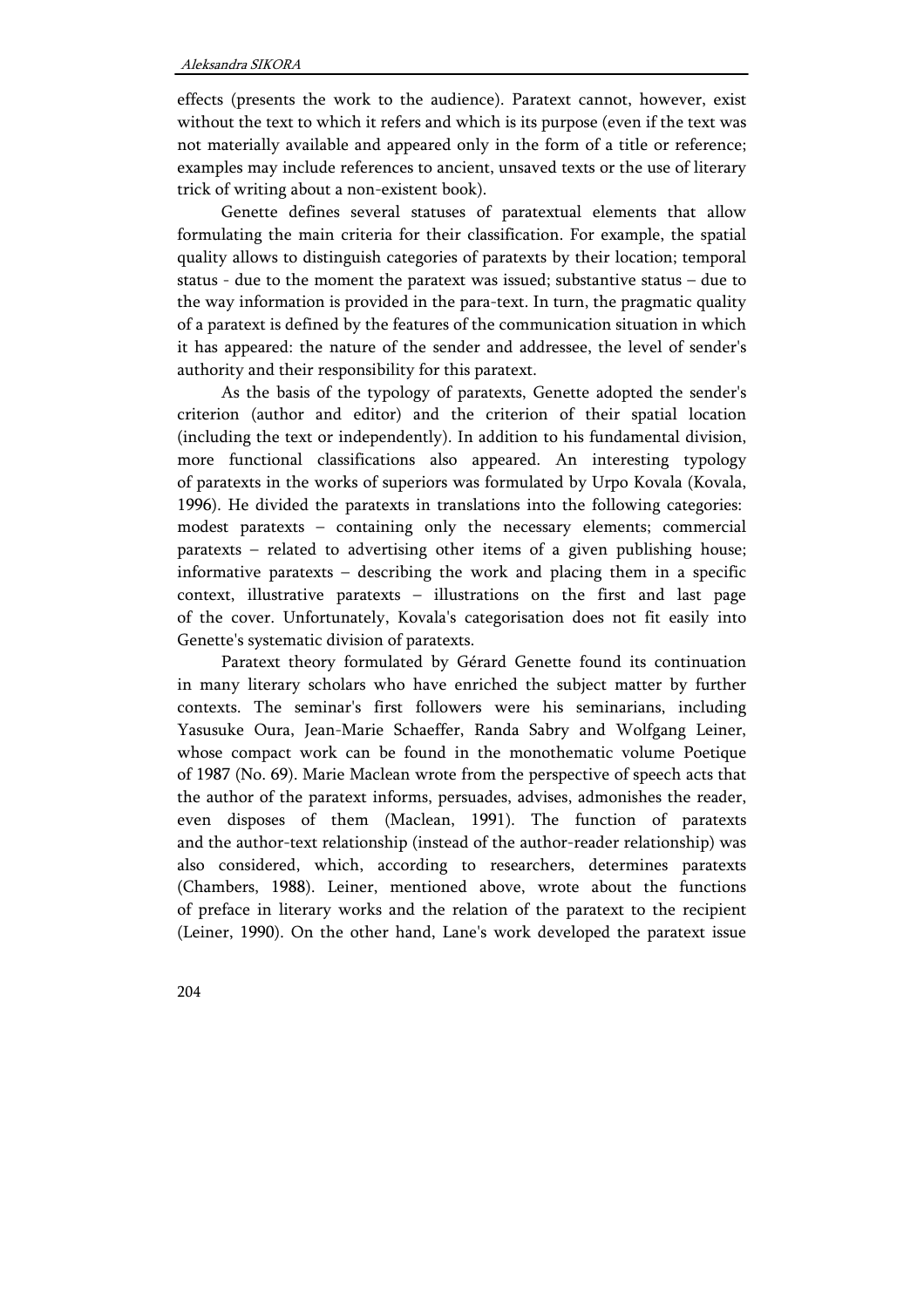in a direction quite narrowly treated in Genette's work and related to the editorial paratext (Lane, 1994).

## 7. The book cover and its cohesion in Chick-lit literary genre

An inseparable element of the book, apart from its content, is, among other things, the cover and what appears on it, i.e. the title of the novel, its summary, author's description, publishing note, sometimes reviews of that book. Because in addition to the content itself, the cover also draws the customer's attention, its design has become an integral part of every book.

A feminine cover does not necessarily mean pink, full of flowers, hearts and other romantic attributes; for a woman of the late twentieth century, who enters the world of post-feminism, begins to fight for her place in the labour market and defy stereotypes, the cover should display strength, courage, but also soothing calmness and unobtrusive romanticism.

The first element of the cover that has been analysed is the title. In both novels, it occupies a significant part of the site and appropriately as the first attracts attention, although they are visually very different. In Bridget, the title is stored with a simple, ordinary font in navy blue. Large letters were used only to write the name and the name of the title heroine, while the word Diary was saved to a small letter. The recipient seeing such a record has a feeling that this is a diary of the so-called girl from the neighbourhood, not a novel. In the case of The Devil, the title already has lively colours, orange and red, the font is bold, and the whole is saved with small letters; also, the name of the famous Prada fashion brand starts with a small letter.

Another thing in the cover, which is nevertheless essential than the title, is the name of the author of the book. In the case of the first name, Helen Fielding stands out with red colour; the font itself is consistent with this used to write the title. In the second novel, Lauren Weisberger's name is stored in a very soft grey colour, although the capital letters were used to record. You should also pay attention to the placement of Authors' names; Fielding appears under Bridget Jones's, but before the diary's expression, which creates a kind of game with the recipient. The reader may be tempted to ask if this diary is Bridget or Helen? In turn, Weisberger is placed at the very bottom of the cover, thus creating a basis for the cover, which can also be referring to the fact that Lauren writing The Devil was based on her life.

Bridget Jones's Diary depicts a strong woman with a cigarette in her hand, who gives the impression of readiness for anything happening now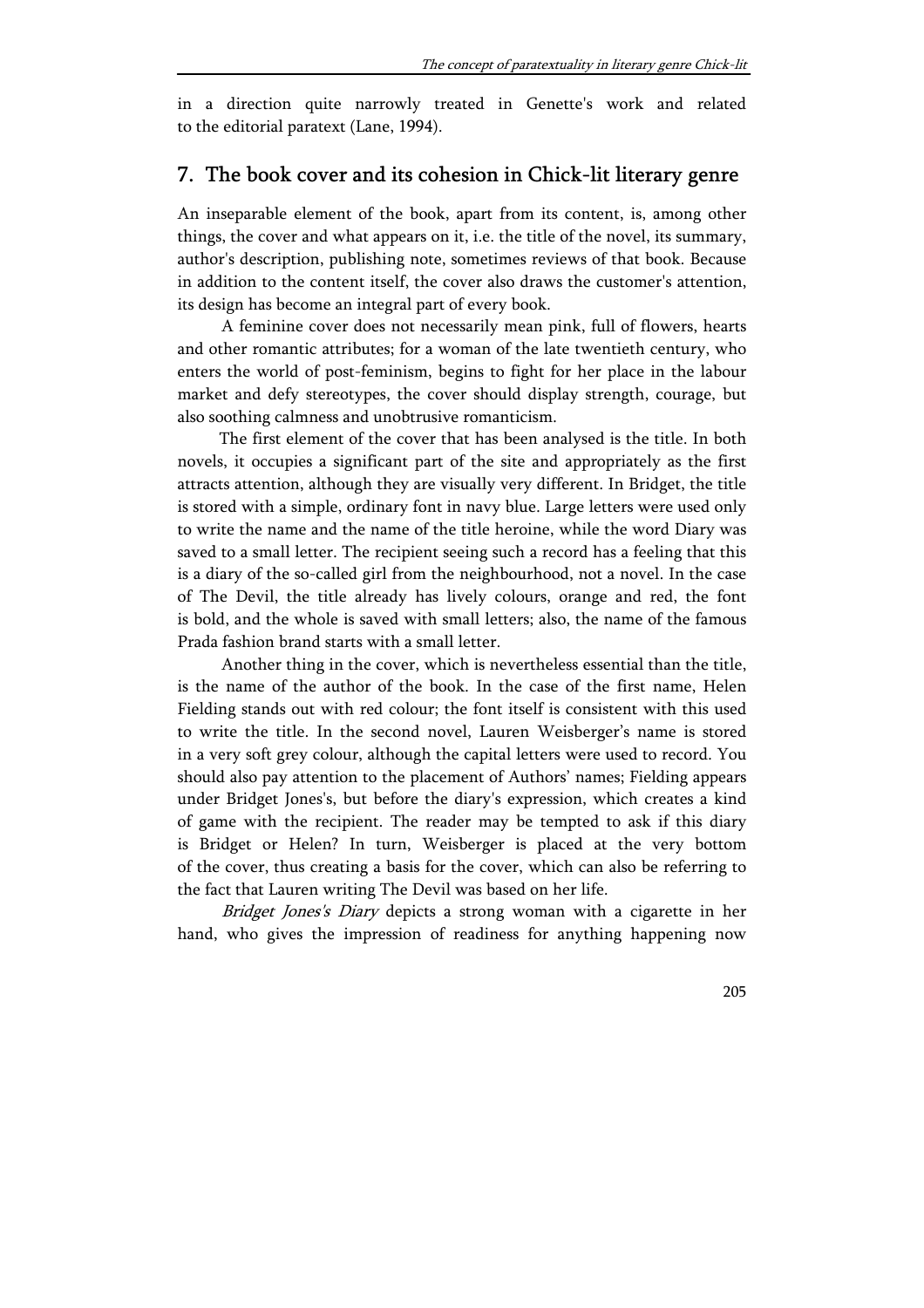and what a new era will bring. She is a woman who does not look back and calmly looks at what is just in front of her, is elegant, well-groomed and with bold jewellery. In turn, the colours of the cover are bright, delicate, and they are instead a background for the female character so that she is brought to the foreground; looking at the body only, the reader knows that in this book she will find strength, courage, but also peace and fulfilment that is so important in women's lives.

The second book's cover, The Devil Wears Prada, created in the 21st century, is adapted to its time. However, the surface still maintains the standard of the genre, i.e. the body is not exaggerated, instead of emanating feminine strength and calmness, rather than infancy in the form of light powder colours often assigned to women and icons. The Devil Wears Prada cover also features a female character, but another aspect of it; in *Bridget* Jones's Diary, it was the face and shoulders, but here we can see almost the whole silhouette, from feet to half of the neck. The figure depicted on the cover can be easily called iconic because it reflects a thoroughly modern woman of the 21st century, well-dressed, bravely wearing expensive jewellery and fashionable, costly accessories. She is a decisive woman, which can be deduced from the arrangement of hands, one placed on the hip, the other raised with the index finger extended; this author winks at the readers with this cover by adding a devil's tail which completes the whole message. The recipient of the book sees that she will find in it a heroine who is brave, strong, and confident in her value, who is not afraid of challenges and is certainly not an angel, as it may seem at first glance. She bravely walks through life, reaching for her professional dreams and those related to family and love life. The Devil Wears Prada cover is all white but has one strong red accent, representing strength against a white background, gentleness, and peace.

# 8. Conclusion

The cover of the book is often the first thing the reader meets. It is visible on the shelves in bookstores, on websites, or in ads promoting the novel. In recent years, consumers, due to the development of the sphere of marketing and promotion, have started to pay more attention to the content proposed by the author and everything that creates the book in its entirety. There is a cover, a summary of the novel, a note from the author, and several reviews encouraging to reach for this book. In these demanding times, coherence between the cover and the book's content, the body is essential so that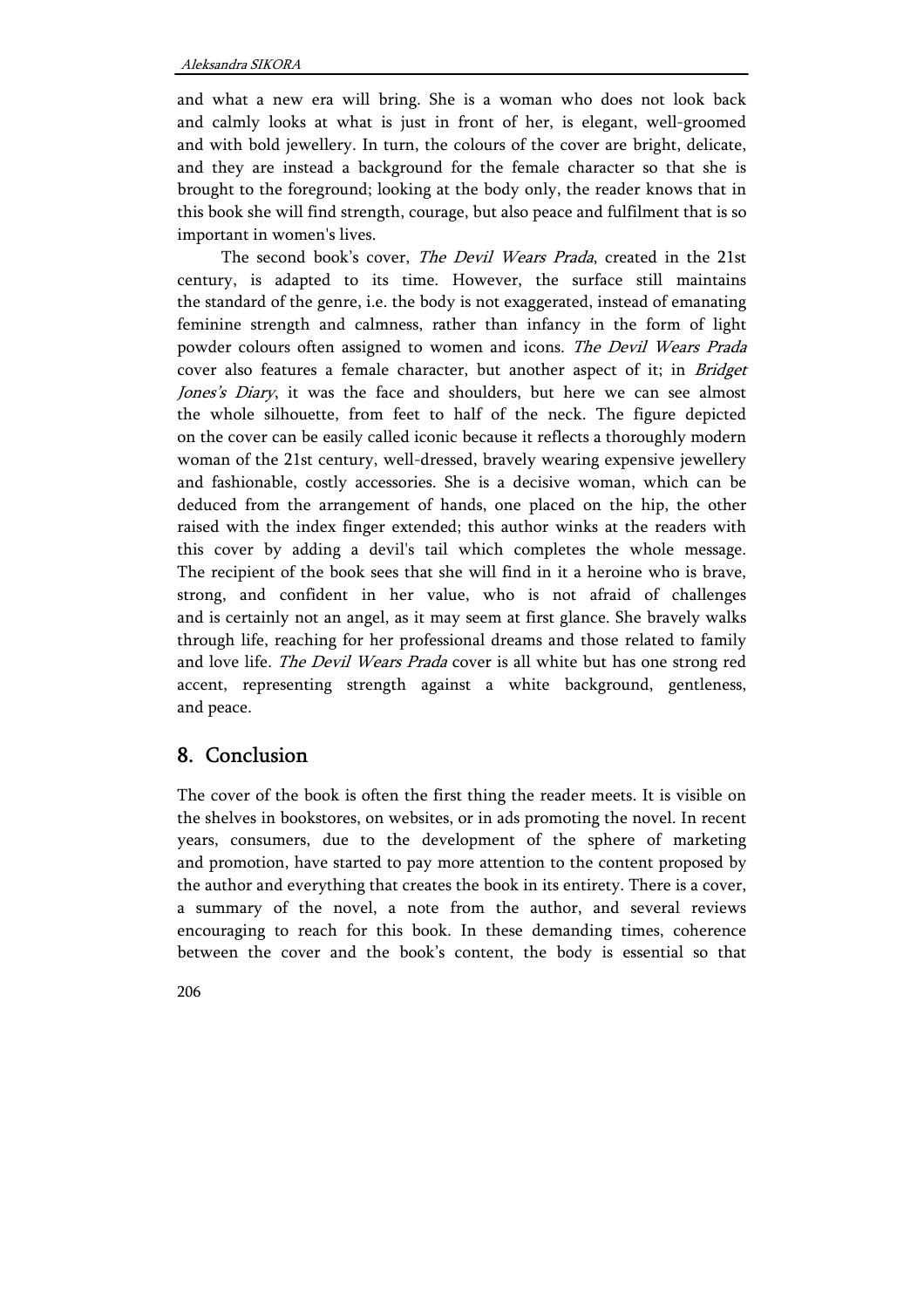the reader, seeing the outside, is intrigued by what is inside and wants to read it. The covers of both novels analysed in this article suit their content, message, and audience; all the elements form a coherent whole – a final product, which is a book available in a bookstore or a digital form.

### REFERENCES

Batchelor, K. (2018). Translation and Paratexts. Routledge.

- Brzostowska-Tereszkiewicz, T. (2011). Parateksty w przekładzie literaturoznawczym. Między oryginałem a przekładem, 17, 217-229.
- De los Reyes, A. (2013). DIY Chick Lit: A Writing Guide. KMR Publishing.
- Ehriander, H. (2015). Chick Lit in Historical Settings by Frida Skybäck. Journal Of Popular Romance Studies, 5.1, 1-12. Retrieved on March 6, 2021 from http://jprstudies.org/tag/ chick-lit/

Fielding, H. (2012). Bridget Jones's Diary. Pan MacMillan.

- Ferris, S., & Young, M. (2006). Chick-lit: the new woman's fiction. Routledge
- Fest, K. (2009). Angels in the House or Girl Power: Working Women in Nineteenth-Century Novels and Contemporary Chick Lit. Women's Studies, 38(1), 43-62.
- Gelder, K. (2004). Popular Fiction: The Logics and Practices of a Literary Field. Routledge.
- Genette, G. (1979). Introduction a l'architexte. Le Seuil.
- Genette, G. (1980). Narrative Discourse. Cornell University Press.
- Genette, G. (1982). Palimpsestes. La literature au second degré. Le Seuil.
- Genette, G. (1987). Thresholds of interpretation. Cambridge University Press.
- Harzewski, S. (2011). Chick Lit and Postfeminism. Charlottesville and London: University of Virginia Press.
- Holmes, L.-A. (2014, January 22). Chick lit? Hate the term. Love the genre. The Guardian. https://www.theguardian.com/commentisfree/2014/jan/22/chick-lit-hate-term-lovegenre-fiction-fourth-wave-feminism
- Kovala, U. (1995). Translation, Paratextual Mediation and Ideological Closure. Target (vol. 8). John Benjamins Publishing Company.
- Loewe, I. (2007). Gatunki paratekstowe w komunikacji medialnej. Wydawnictwo Uniwersytetu Śląskiego.
- Loewe, I. (2004). Parateksty, pre-teksty czy możliwe para-gatunki? Gatunki mowy i ich ewolucje. Tekst a gatunek. Wydawnictwo Uniwersytetu Śląskiego.
- Mazza, C., & DeShell, J. (1995). Chick-Lit: Postfeminist Fiction. Fiction Collective 2.
- Mazza, C., & DeShell, J. (1996). Chick-Lit: No Chick Vics. Fiction Collective 2.
- Montoro, R. (2013). Chick lit: The Stylistics Of Cappuccino Fiction. Bloomsbury.
- Mlynowski, S., & Jacobs, F. (2015). See Jane Write: A Girl's Guide To Writing Chick Lit. Quirk Books.
- Mullan, J. (2013, November 27). Because we know Bridget's story comes from Jane Austen, we also know roughly where it must go. The Guardian. https://www.theguardian.com/ books/2013/nov/27/bridget-jones-s-diary-helen-fielding-book-club
- Rosenfeld, L. (2017, February 3). What Was Chick lit? A Brief History From The Inside. Literary Hub. https://lithub.com/what-was-chick-lit-a-brief-history-from-the-inside/
- Stanitzek, G. (2005). Texts and Paratexts in Media. The University of Chicago Press.